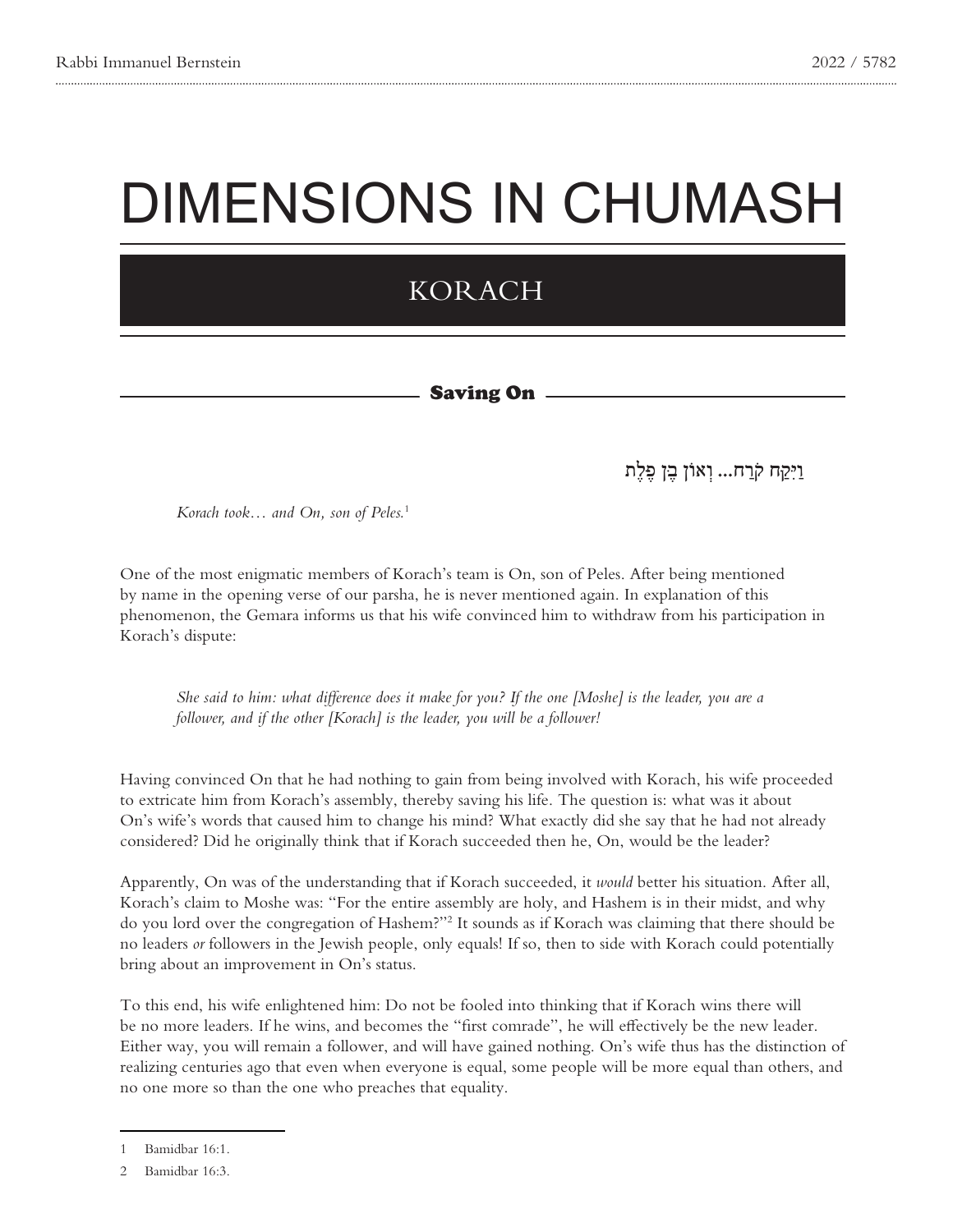On the morrow of Korach's uprising, during which he and his men were killed, the people once again complain. In response to this, a plague breaks out, which is only stopped by Aharon taking *ketores* (incense) and running into the midst of the assembly. There are some verses describing these two days which are quite similar to each other in theme and content, but which nevertheless contain some differences in their phraseology.

- 1. On day one of Korach's rebellion, Moshe and Aharon are told: "הַבְּדָלוּ מִתּוֹךְ הַעֲדָה separate 3".*assembly this amid from yourselves remove* – הֵ רֹּמּו מִ ּתוְֹך הָ עֵ דָה" :says verse the ,two day On yourselves from the assembly."<sup>4</sup> What is the difference between "הבדלו" and "
- 2. In both of the above verses, the offending assembly is called "**עדה**" an assembly," whereas  *the of the into the midst of the extores, the verse says,* "יִרָץ אֵל תוֹך הַקָּהל, *he ran into the midst of the* congregation."<sup>5</sup> Why does the reference change from "**עדה**" to "**קהל**

After the plague had been halted, the verse says:<sup>6</sup>

### וַיִּהְיוּ הַמֵּתִים בַמַגֵּפַה אַרְבַעָה עַשָׂר אֶלֶף וּשָׁבַע מֵאוֹת מִלְּבַד הַמֵּתִים עַל דְּבַר קֹרַח

*Those who died in the plague were fourteen thousand and seven hundred, aside from those who died on account of the matter of Korach.* 

Why does the verse need to emphasize that the number who died on the second day was aside from those who died on the first day? Isn't it obvious?

R' Yehoshua Leib Diskin reveals an entirely new dimension in these verses. We know that on account of Aharon bringing the *ketores* among the people, the plague stopped. Now, we are not told exactly how many more people would have died had Aharon not stopped the plague, but perhaps we can find out...

On the first day, the entire Jewish people were under the decree of being wiped out, but this was rescinded when Moshe pleaded for mercy on their behalf. On the second day, when the complaining persisted, the original decree of destruction was brought back. Here, too, however, there was a measure of mercy, whereby instead of the entire people being wiped out, they would be represented by a core group of people. The smallest representation of an entity in Torah is Terumah (תרומה). In this instance, in order to take the place of the entire nation, the Terumah had to be the most desired amount, which is one fortieth. This is why, on the second day, Hashem did not use the original term "הבדלו" to denote separation, but rather the term "הרומו", which is related to the word ".

How much is "Terumah" of the Jewish people? The counting of the people in Parshas Bamidbar tells us that they numbered  $603,550$ . A fortieth of that number is  $15,088$ . From whom was this number comprised? The verse informs us that those who died in the plague were 14,700. This leaves 388. However, since this was essentially the same decree as that of the first day, those who died on that day are also reckoned in this amount. This is why the verse specifies that those who died in the plague were "aside" from those who died relating to the matter of Korach."

 $3 - 16:21$ .

 $4$  17:10.

<sup>5 17:12.</sup> 

 $6$  17:14.